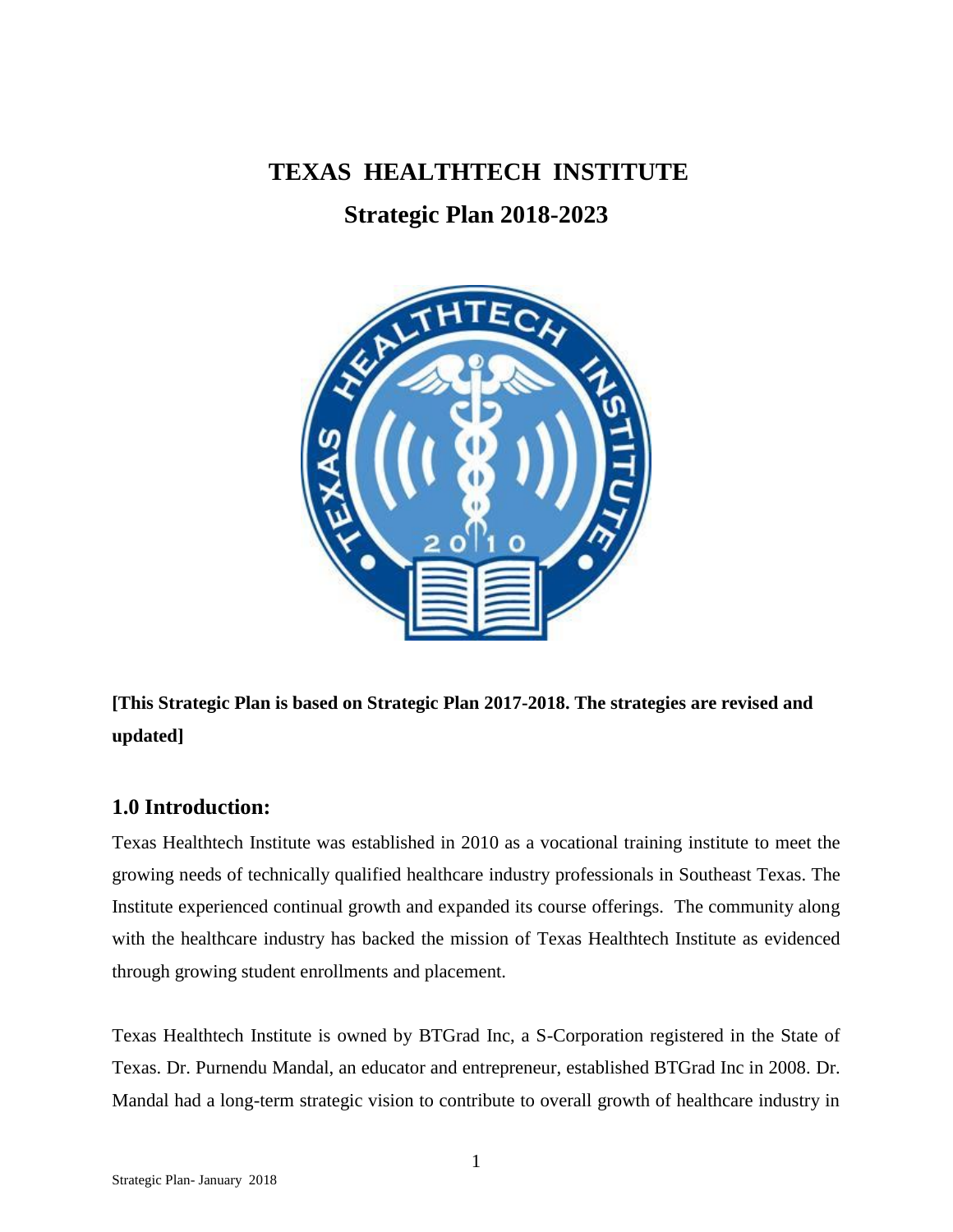Southeast Texas and beyond. The corporation's early work centered around development of healthcare management programs and delivery of those programs through distance education mode. In 2010, Texas Healthtech Institute (with approval of Texas Workforce Commission) started offering on-ground programs in its Beaumont (North Major Drive) campus. The Institute graduated the first batch of Pharmacy Tech students in January 2012. Since then the Institute expanded its programs and now offering eight TWC approved programs.

In April 2017, Texas Healthtech Institute established a new campus in College Street, Beaumont, Texas on a 2.5 acre land. This campus offers a much better learning environment and scope for future expansions.

The Institute has received the Candidate for Accreditation status by the Council on Occupational Education in June 2017. The certificate programs of the Institute are approved and regulated by the Texas Workforce Commission. The Institute is also proved by the Texas Veterans Commission to train Texas veterans. The Institute is a responsible and reliable business and has A+ rating with the Better Business Bureau. The Institute is a long time member (since 2010) of Greater Beaumont Chamber of Commerce. The Institute is the Test Center for two prominent healthcare professional certification agencies: NHA (National Healthcareer Association) and MedCA (Medical Career Assessments).

# **2.0 Vision Statement:**

Texas Healthtech Institute envisions to be the leader in providing health related education with technology focus. As healthcare industry is becoming more and more technology dependent, we foresee huge need for well qualified healthcare professionals. We aspire to meet this specific need of the society.

We excel by being concerned about the healthcare needs of the community and how to address those needs by way of the most comprehensive training regimen, with input from community members and experts, hiring the most qualified staff, and committing to implementing the best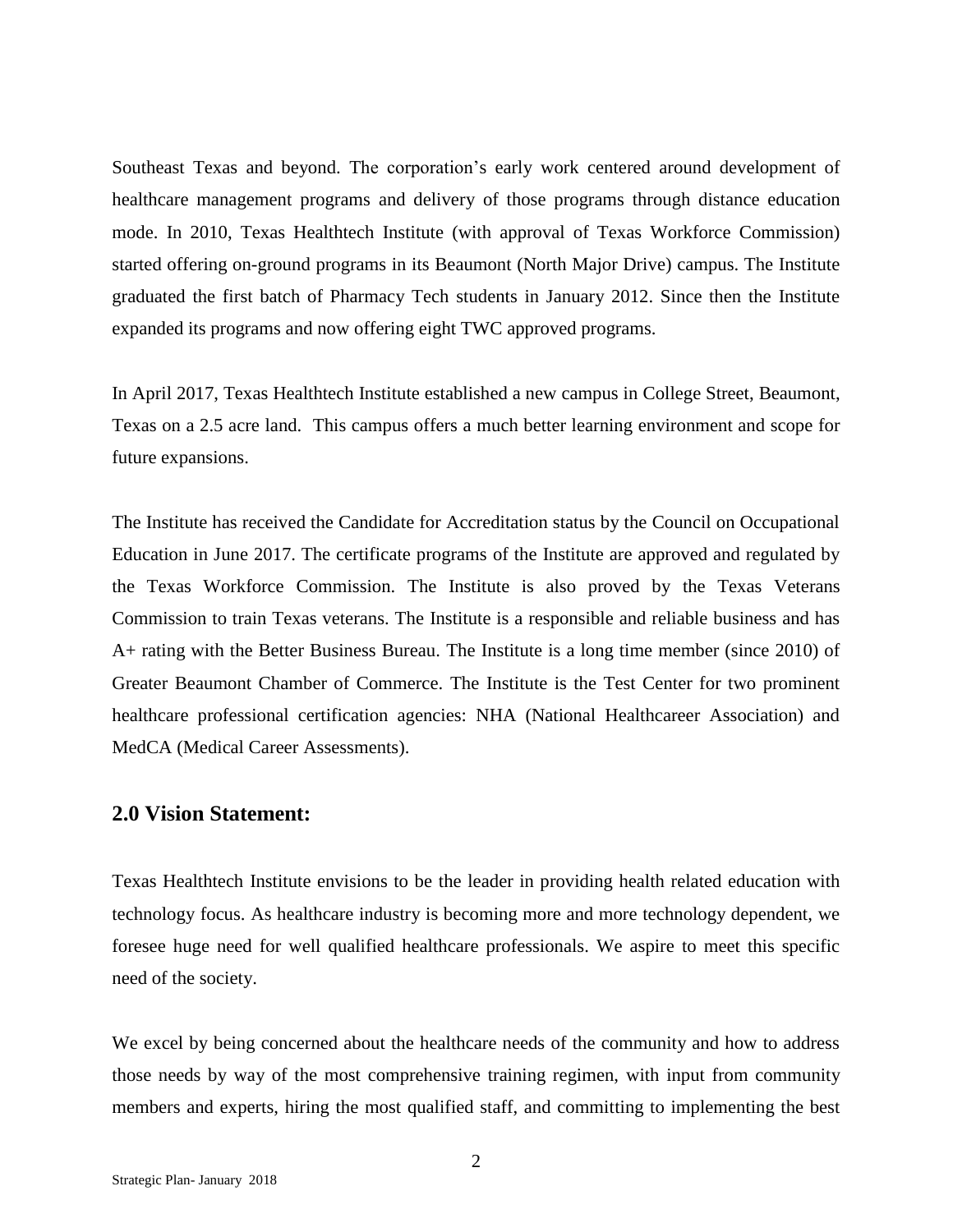practices in the vocational training field. We will distinguish ourselves from other providers in the field by – setting high standards for our administrators, our faculty, and our students; this will be achieved by developing sound policies and practices and standing firm on the principles they represent.

## **3.0 Mission Statement:**

Our mission is 'to deliver a quality career development education in the healthcare industry which will lead to gainful employment for our students in their chosen field of study. This will be achieved through our program delivery of healthcare career specific programs in high demand, using modern education technologies and engaging with healthcare professionals and organizations'. We focus on job skills development in Southeast Texas region.

It is the objective of the Institute to provide a framework of academic instruction to develop the capabilities of all students regardless of race, color, sex, religious creed, or national origin, with experienced guidance in the development of practical skills, and theoretical knowledge required for the individual student's career goals. It is the mission of the Institute to provide students with an educational environment which meets the needs of those students with varied learning skills and to provide support services which contribute to instructional effectiveness and student success. We recognize the student has changing needs for academic and occupational instruction; appropriate training is necessary for career growth of the individual and the needs of the community for such individuals are great. To offer our students the training and skills which leads to successful employment, the school will:

- Select teachers with professional experience in the vocations they teach and the ability to motivate and develop students to their greatest potential;
- Provide modern facilities and training equipment;
- Continually evaluate and update educational programs; and
- Promote self-discipline and motivation so that students may enjoy success on the job and in society.

3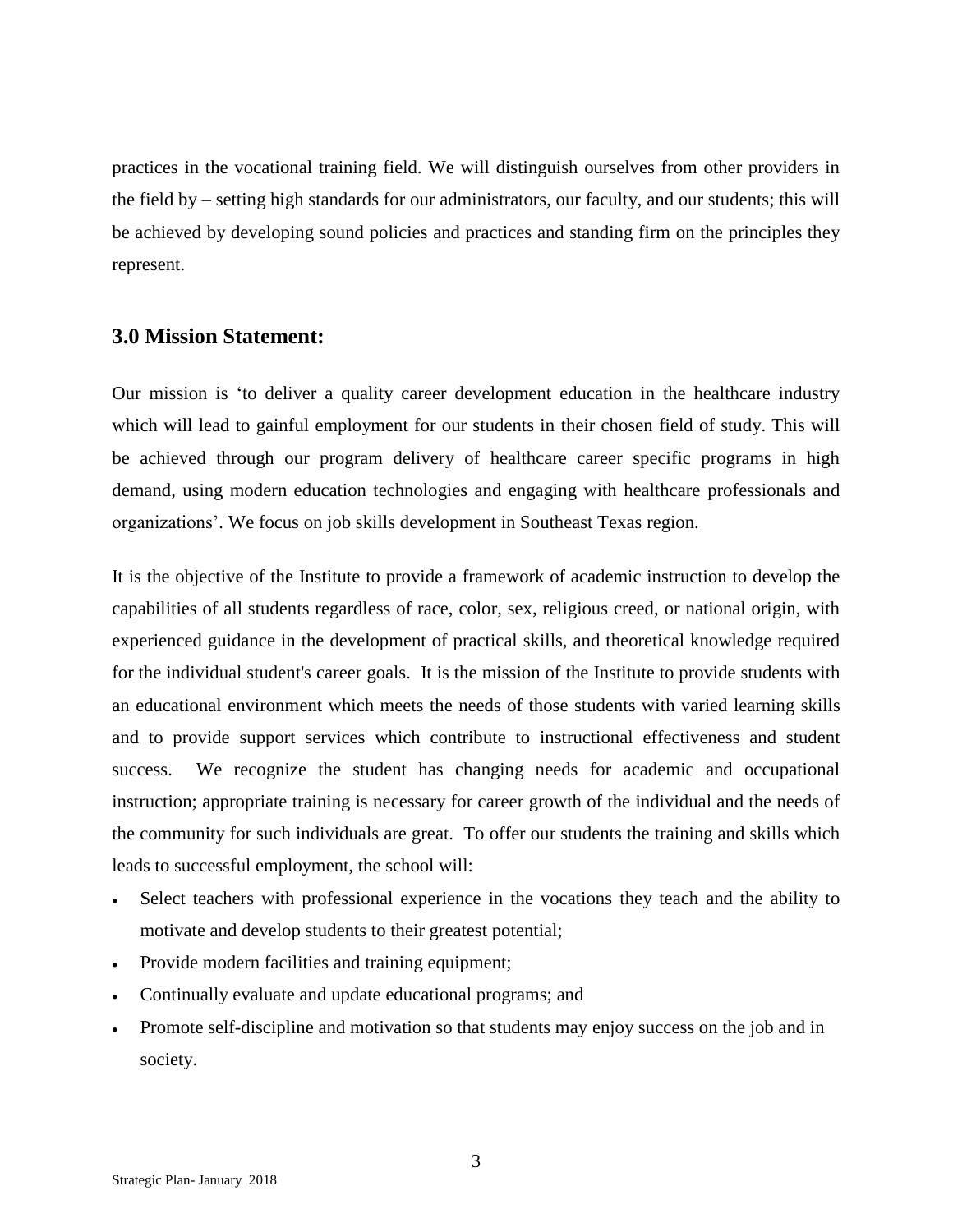# **4.0 Strategies for 2018-2023:**

Texas Healthtech Institute consulted extensively with its major stakeholders in formulating strategies for the next five years. The Governing Body members exercised due diligence in understanding the current education environment and potential future opportunities. The Director is an active participant in workforce development in Southeast Texas. His extensive knowledge of business management and entrepreneurial skills has been put in practice in crystalizing several strategic objectives for Texas Healthtech Institute.

Major strategic considerations are:

- 1. **Improve business effectiveness** through organizational plan and streamlining operations. This will require development of Institutional Effectiveness Plan and implementation.
- 2. **Expand business scope** through offering of more programs in healthcare industry.
- 3. **Grow the business** in Texas and beyond.

Each of these strategies are described further below.

# **5.0 Business Effectiveness Strategy:**

There are several operational plans and approaches available to Texas Healthtech Institute to be more effective and be competitive with local educational institutions.

**5.1 Operational Plan – 1: Institutional Accreditation.** Secure institutional Accreditation through the Council on Occupational Education (2016-2018). The Institute achieved the initial accreditation (Candidate for Accreditation) of COE in June 2017. The institute is currently carrying out the Self-Study and plans to host accreditation visit in Alpril-May 2018. The institute aims to receive initial accreditation in 2018 and apply for financial aid for its students. This will significantly improve the financial situation of the Institute and provide necessary cash-flow for future expansion.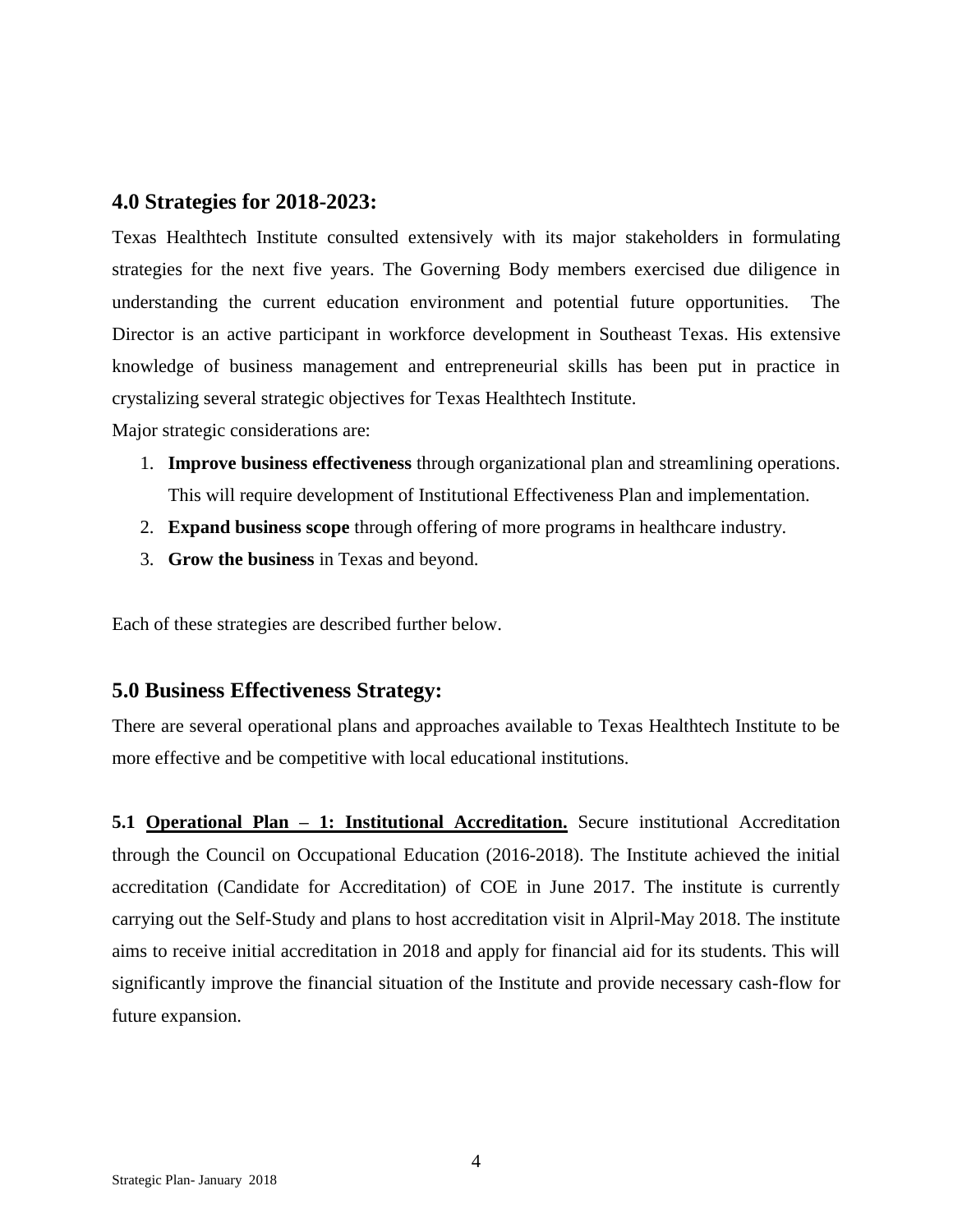**5.2 Operational Plan – 2: Employ a structured management team.** (e.g. Director of Education, Director of Marketing, Admissions Director, etc)

The primary goals of Texas Healthtech Institute (THTI) are to ensure that educational programs offered are maintained according to Federal, State and Accreditation standards. To ensure that the institution and its educational programs are maintained according to federal, state and accreditation standards, THTI has reorganized it's administrative and management team to develop and maintain internal policies and procedures designed to ensure that the activities conducted are in compliance with federal, state and accreditation policies. In general the policies and procedures adopted by THTI should exceed the minimum Federal, State, and accreditation standards to meet the high standards needed to ensure institutional excellence. THTI takes the team approach to this function and hires only individuals qualified to collectively manage the institution. The following areas are identified as areas of concentration for Administrative and Management improvement.

#### **Maintain a Team of Qualified Administrators:**

THTI is managed by a team of dedicated and qualified personnel. Currently, the senior administration is represented by:

- The School Director (Dr. Purnendu Mandal, an internationally recognized educator and entrepreneur)
- Director of Education (Dr Ratna Mandal, MD and Certified Healthcare Instructor)
- Director of Marketing (Ms Elizabeth Garza, practicing healthcare professional)
- Director of Technology (Dr Partha Mandal, DO and medical practitioner).

Collectively, these individuals are responsible for maintaining the activities of the institution in accordance with institutional Federal, State, and Accreditation standards and guidelines. To ensure that the administrative team is adequate and capable for the administration of the institution, THTI has developed the following plan.

• Recruit an experienced Office Manager in 2017.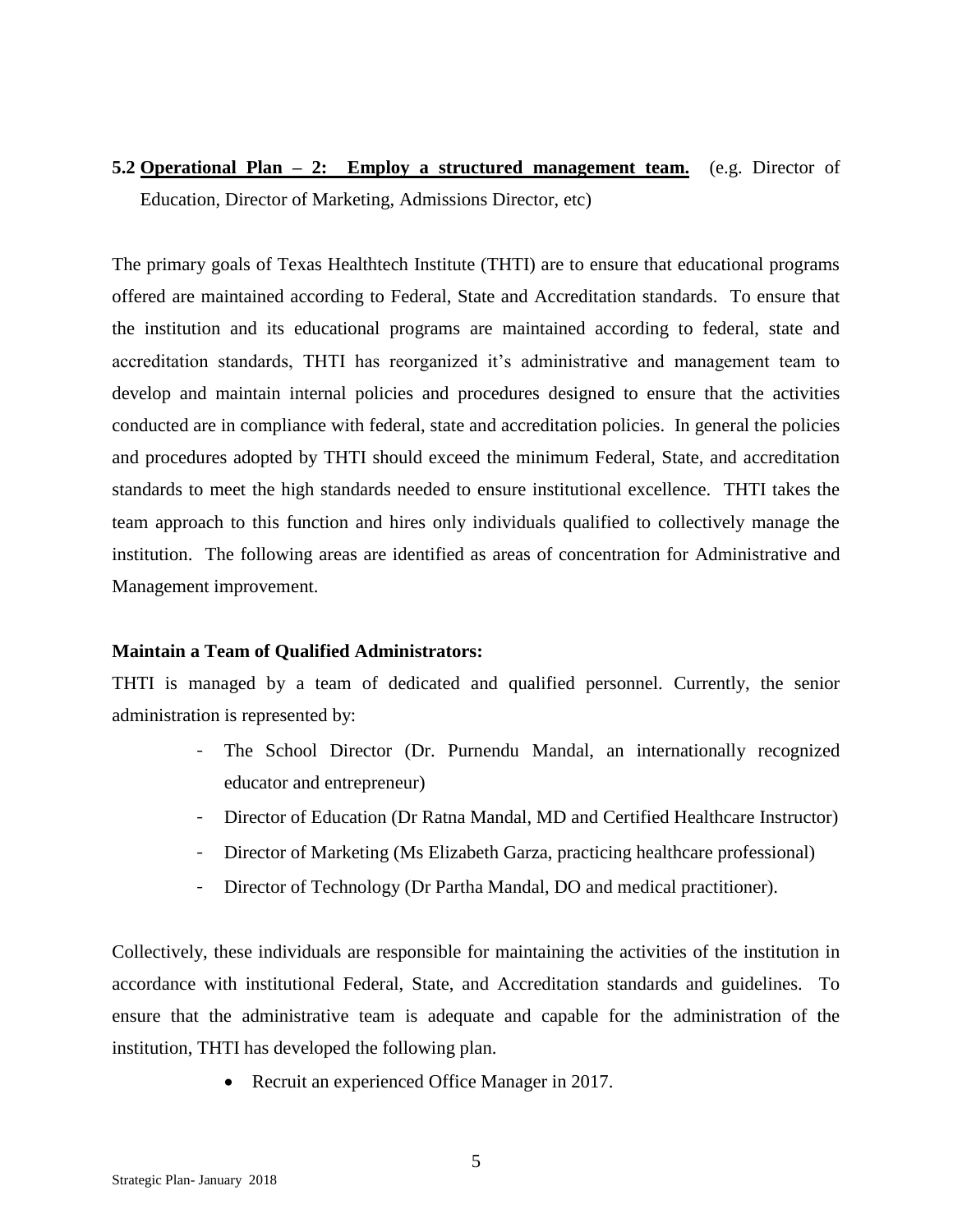• Recruit a Director of Admissions in 2017-2018.

THTI will hire key personnel to join the current administrative team; the institution is currently seeking additional management. These individuals will be hired based on qualifications, and/or previous experience based on similar business practices.

As the need to provide additional support services for our student increases, the Institution has begun to restructure management and employ additional staff. These staff will oversee our academic and student services.

### **5.3 Operational Plan - 3: Plan Evaluation Process and Feedback**

Texas Healthtech Institute will make a comprehensive review of operations. Review and feedback process will be streamlined.

As the school continues to receive positive feedback from – students, graduates and employers – THTI will continue to do the following to ensure continued success:

- a. Provide the student with an educational environment, which meets the needs of the students with varied learning skills.
- b. Provide the support services, which contribute to instructional effectiveness and student success.
- c. Provide up-to-date training to advance the skills of the graduate to meet the current demands in their field of training.
- d. Offer our students the guidance to become successful employees.
- e. Select teachers with professional experience in the vocations they teach and the ability to motivate and develop students to their greatest potential;
- f. Continue providing the most state-of-the-art equipment conducive to their chosen profession.
- g. Continually evaluate and update educational programs; and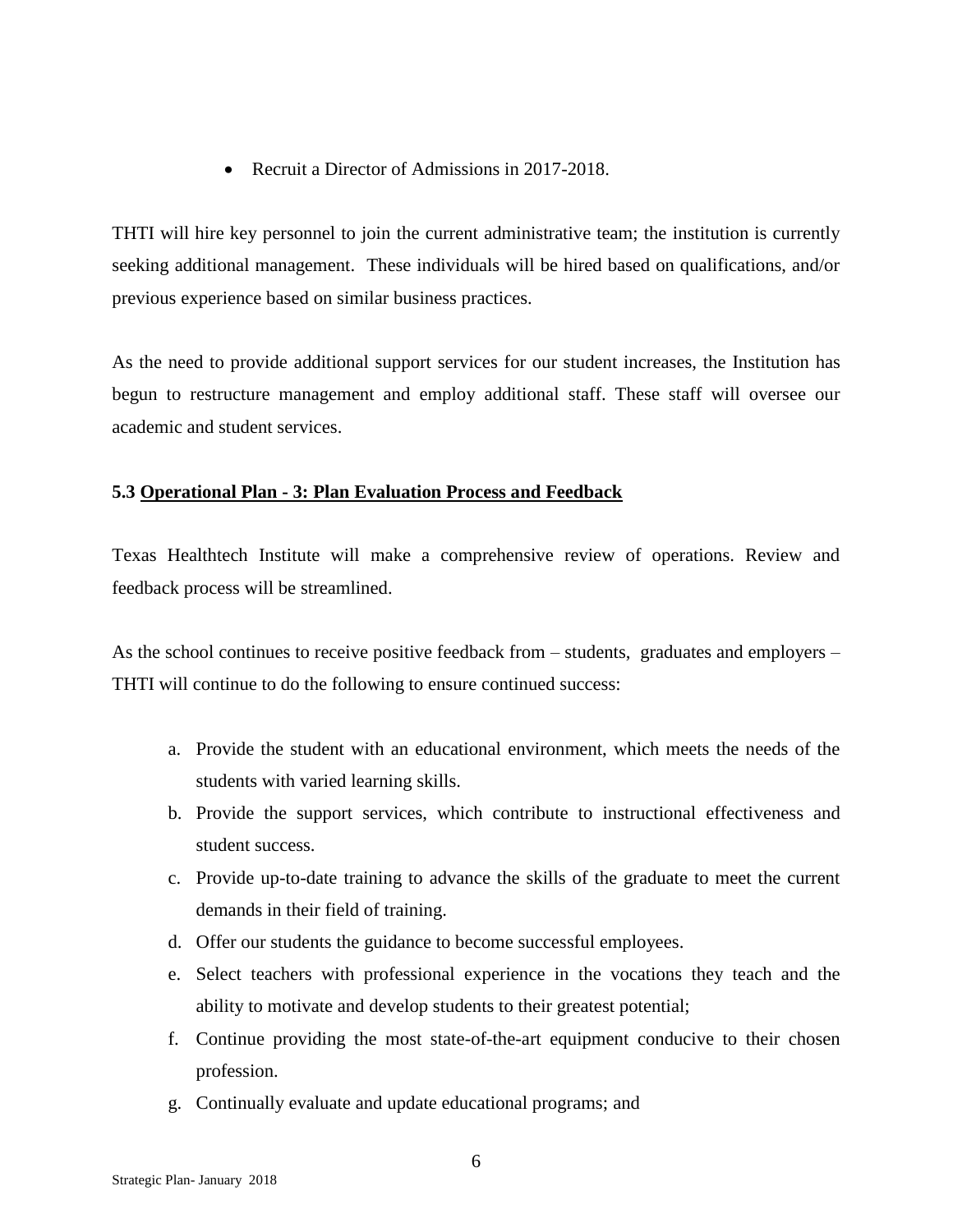h. Promote self-discipline and motivation so that students may enjoy success on the job and in society.

The Institutional Effectiveness Plan is evaluated at least annually by the Administration of the Institute to ensure the educational activities and outcomes support the mission of the Institute. Evaluation includes analysis of comments collected from – faculty, staff, students, graduates, employers of graduates and advisory committee members. Additionally, retention, placement and national certification examination pass rates are also included in the annual analysis. Once analysis is complete, an action plan will be developed and documented into the Strategic Plan.

#### **Evaluation Strategies:**

- THTI will have quarterly internal meetings, administration and faculty, regarding program development for all offered programs; frequency of these meetings will increase as needed to address tasks associated with achieving satisfactory outcomes.
- THTI will address all objectives at its annual, end-of-year meeting.
- Quarterly reviews of the strategic plan will be conducted to ensure objectives are being met in the time specified and to provide assistance for executing the strategic plans.

# **6.0Specific Strategies for Improvement:**

#### **6.1 STUDENT RELATIONS**

The educational needs of the student are paramount to THTI. To achieve a positive working relationship with students and to address concerns, the administrative and management team of THTI conducts on-going student satisfaction surveys. These surveys are designed to provide the student with an ongoing opportunity to express their comments and concerns regarding the Institution. Additionally, each student is made aware of the "Student Complaint" or the "Student Inquiry" forms located at the receptionist's desk at the beginning of their program and during orientation. If a student wishes to speak to a member of the administrative or management team,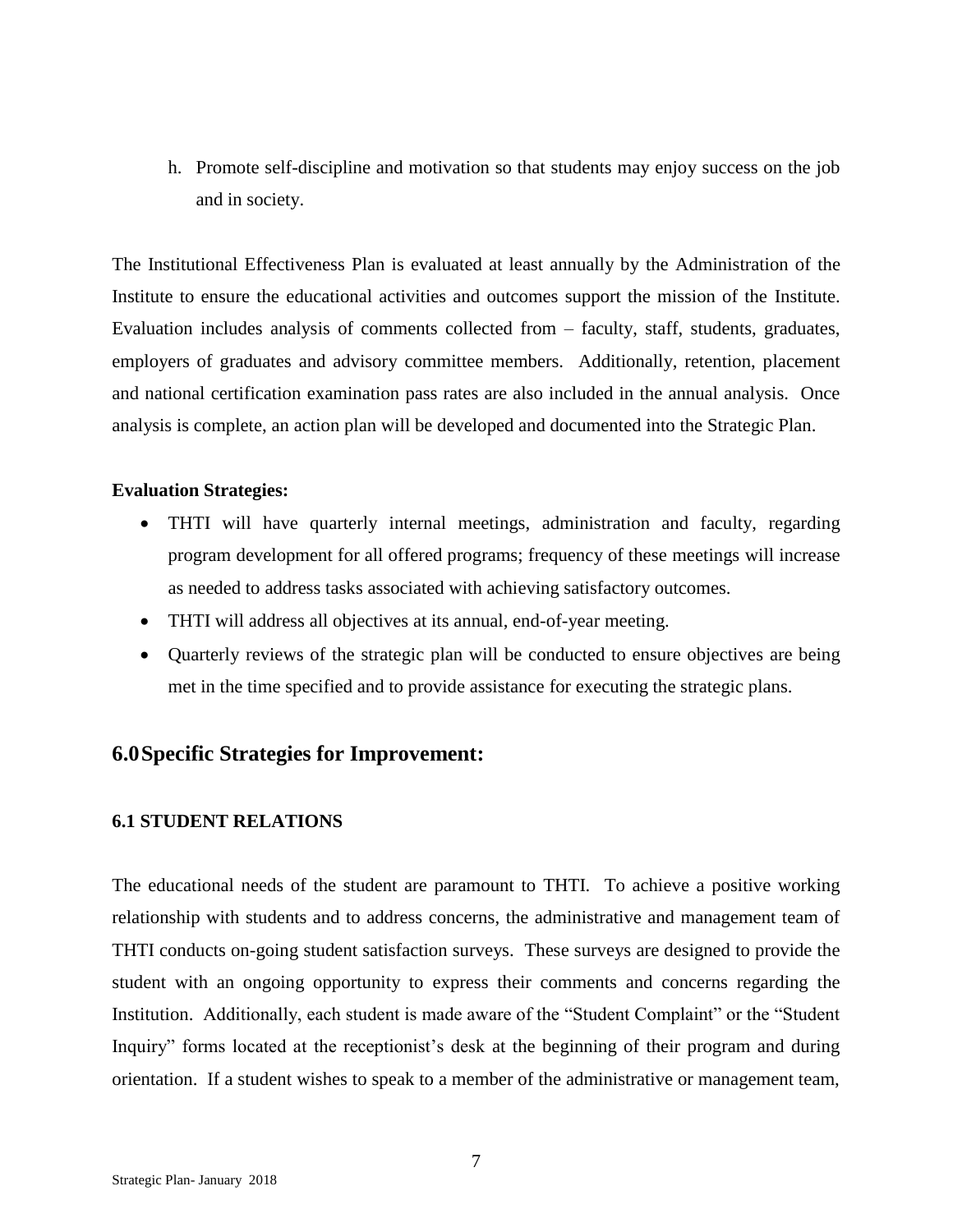the students is encouraged to complete and submit a student complaint form. Once the form is process it triggers an automatic response by the administrative team within 5 days.

Based on the analysis of the most recent survey, THTI determined the following areas for improvement:

> Improve student satisfaction with Administration Services such as: maintaining a consistent enforcement of school policy and provide more training to new and current employees on school policies.

#### **Strategies to Improve:**

| <b>Strategies to Improve</b> |                                                                                  | <b>Person Responsible</b> | Time to be<br><b>Completed</b> |
|------------------------------|----------------------------------------------------------------------------------|---------------------------|--------------------------------|
|                              | <b>Conduct Customer Service In-services</b><br>training for Administrative Staff | Director of Education     | Bi-Quarterly                   |
| 2.                           | <b>Conduct Random Student Surveys of</b><br><b>Administrative Services</b>       | Director of Education     | Quarterly                      |
| 3.                           | Evaluate Survey Data to Identify areas of<br>improvement                         | <b>School Director</b>    | Quarterly                      |

#### **6.2 DEVELOPMENT OF ADMINISTRATIVE PERSONNEL**

THTI is committed to administrative capability. This is accomplished through many avenues. First, administrators are hired for their qualifications, and background. Second, THTI recognizes the value of consistency in administrative personnel to ensure the continuity of oversight given the constant state of changes seen in post-secondary vocational education. To keep up with these changes THTI recognizes the need for the ongoing development of the administrative team. In response, THTI will implement the following strategies;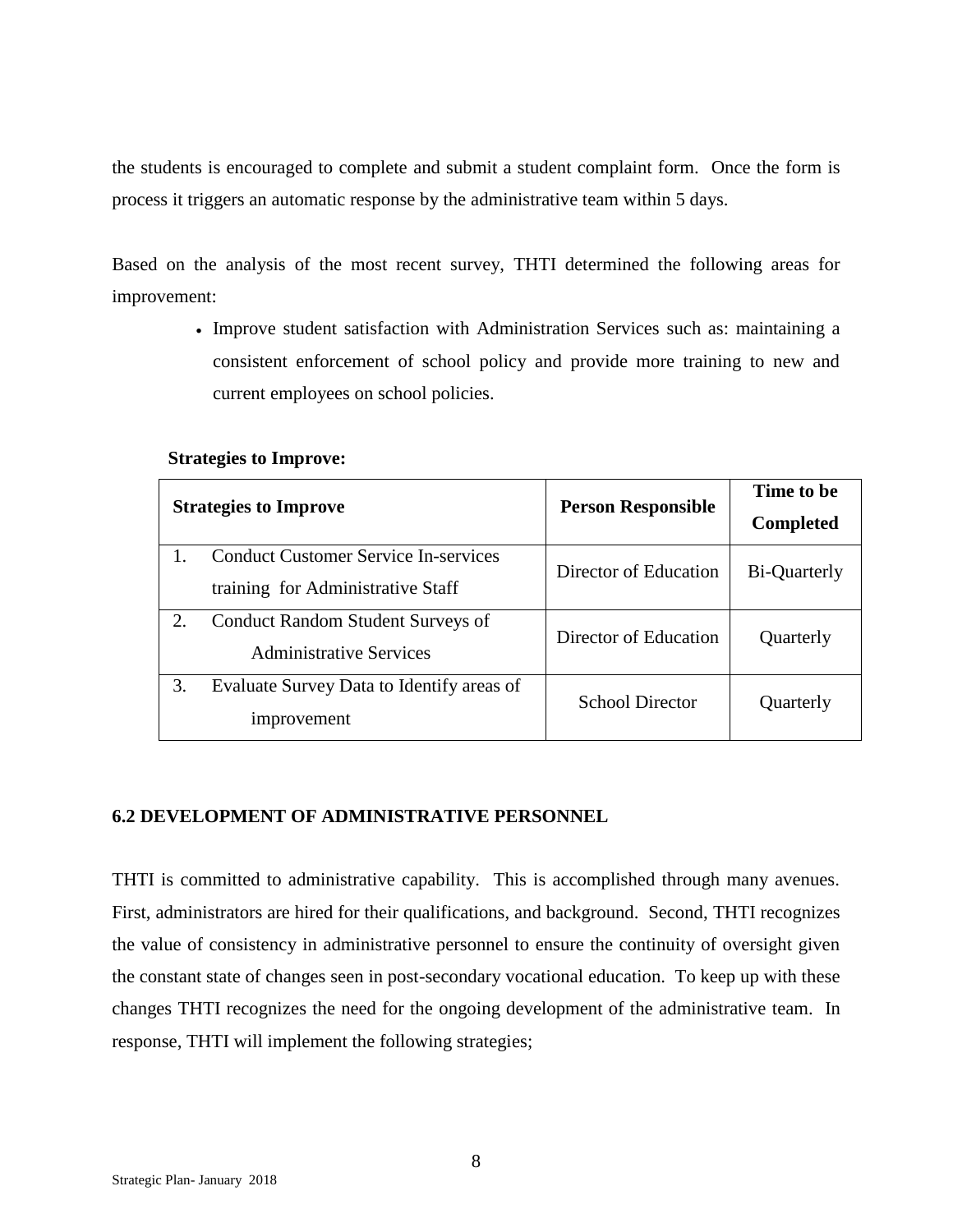|    |                                                      |                    | Time to   |
|----|------------------------------------------------------|--------------------|-----------|
|    |                                                      | <b>Person</b>      | be        |
|    | <b>Strategies to Improve</b>                         | <b>Responsible</b> | completed |
|    | 1. Maintain Qualified Administrative personnel       | School             | Ongoing   |
|    |                                                      | Director           |           |
|    | 2. Conduct Weekly Meetings to assess administrative  | School             | Ongoing   |
|    | needs                                                | Director           |           |
| 3. | Require attendance of in-service(s) to ensure<br>the | School             | Quarterly |
|    | development of administrative Personnel.             | Director           |           |

The School Director is also responsible to maintain and monitor educational outcomes data including retention rates. It is the responsibility of the Director of Education to analyze the data collected and to recommend an action plan to improve the educational outcomes. Once the recommended action plan is developed the School Director implements the plan.

# **6.3 EQUIPMENT AND SUPPLY INVENTORY**

In order to provide students with a comprehensive learning experience, educational supplies and equipment must be in good working order and relevant to current industry trends. In order to maintain equipment and supplies in good working order and to ensure supplies are sufficient, each program must;

- Perform quarterly maintenance checks of all instructional equipment.
- Perform quarterly and as needed inventory checks.
- Keep an ongoing record of regular equipment maintenance checks
- Keep a regularly updated inventory list of all equipment used for educational purposes.
- Submit on-time requests to administration for acquiring new or additional supplies, if necessary, prior to the start of each module/level.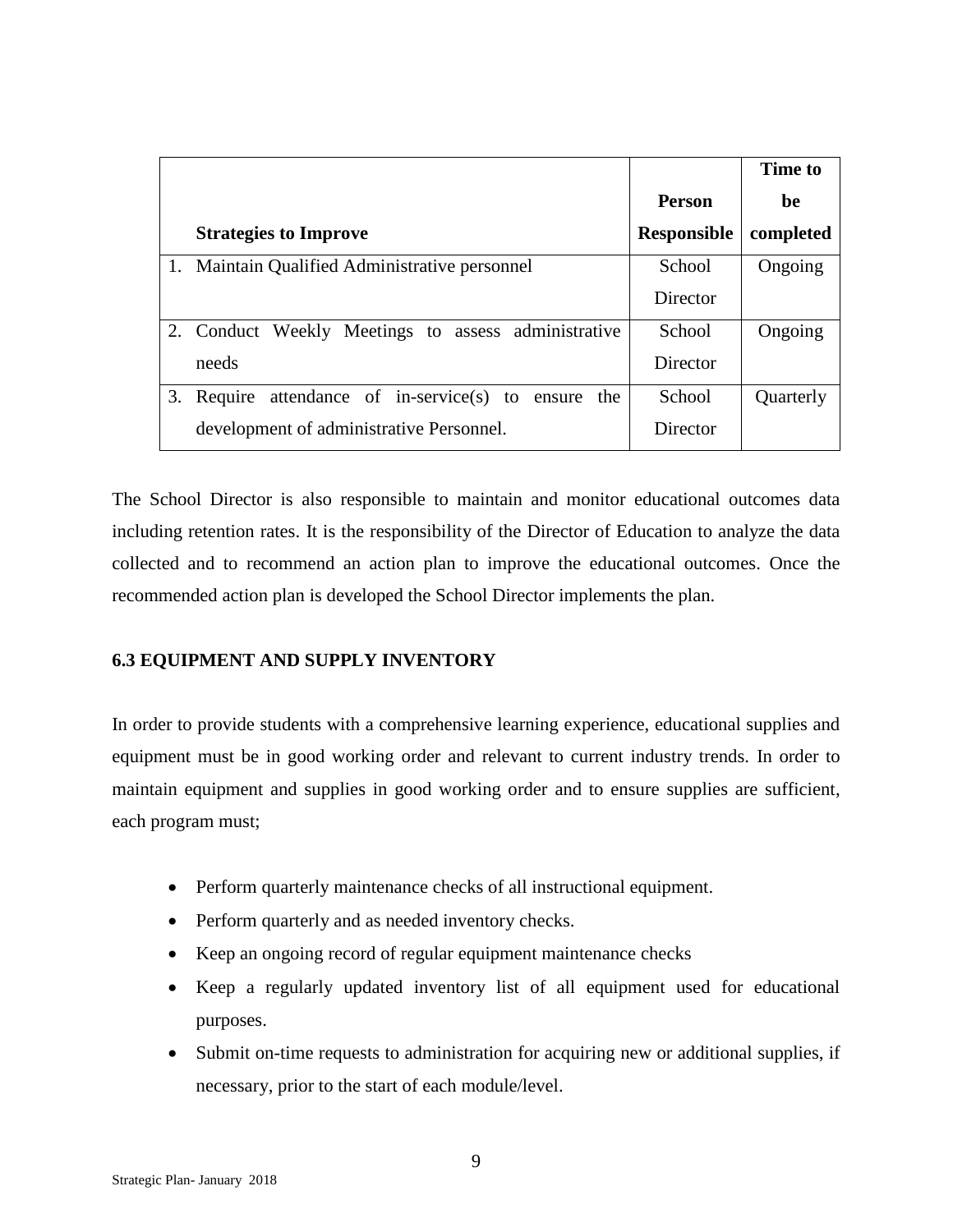### *Instructional Equipment Repair and Replacement*

Instructors and Director of Education are expected to perform quarterly, quality maintenance checks on all instructional equipment; any mal functioning or inoperative equipment must be reported to administration, and immediate arrangements made to replace or repair the equipment.

### *Ordering Supplies*

Instructors are primarily responsible for ensuring their respective classrooms are sufficiently stocked with all the necessary instructional supplies needed prior to the start of each subject. (1) Instructors must search in the Internet and select supplies needed for each classroom. (2) Selected supplies must be delivered to the Director of Education for approval. (3) Director of Education will deliver final list of supplies to the School Director who then signs off on the order; Director of Education is responsible for maintaining record of all supply orders.

# **6.4 FACULTY RECRUITMENT, RETENTION AND IMPROVEMENT:**

THTI recognizes that faculty stability is an important aspect of a quality vocational education. The School Director takes special interest in improving faculty retention and oversee faculty. His responsibilities include instructor teaching improvement, classroom observations, ongoing teaching methodology training.

| <b>Strategies to Improve</b>        | <b>Assigned to</b>     | <b>Expected Completion</b> |
|-------------------------------------|------------------------|----------------------------|
| Conduct scheduled and random        | Director of            |                            |
| classroom observations              | Education              | Ongoing                    |
| 2. Conduct monthly faculty meetings | <b>School Director</b> | Ongoing                    |
| 3. Conduct "Evaluation Conferences" |                        |                            |
| with individual instructors to      | <b>School Director</b> | Ongoing                    |
| determine areas of improvement      |                        |                            |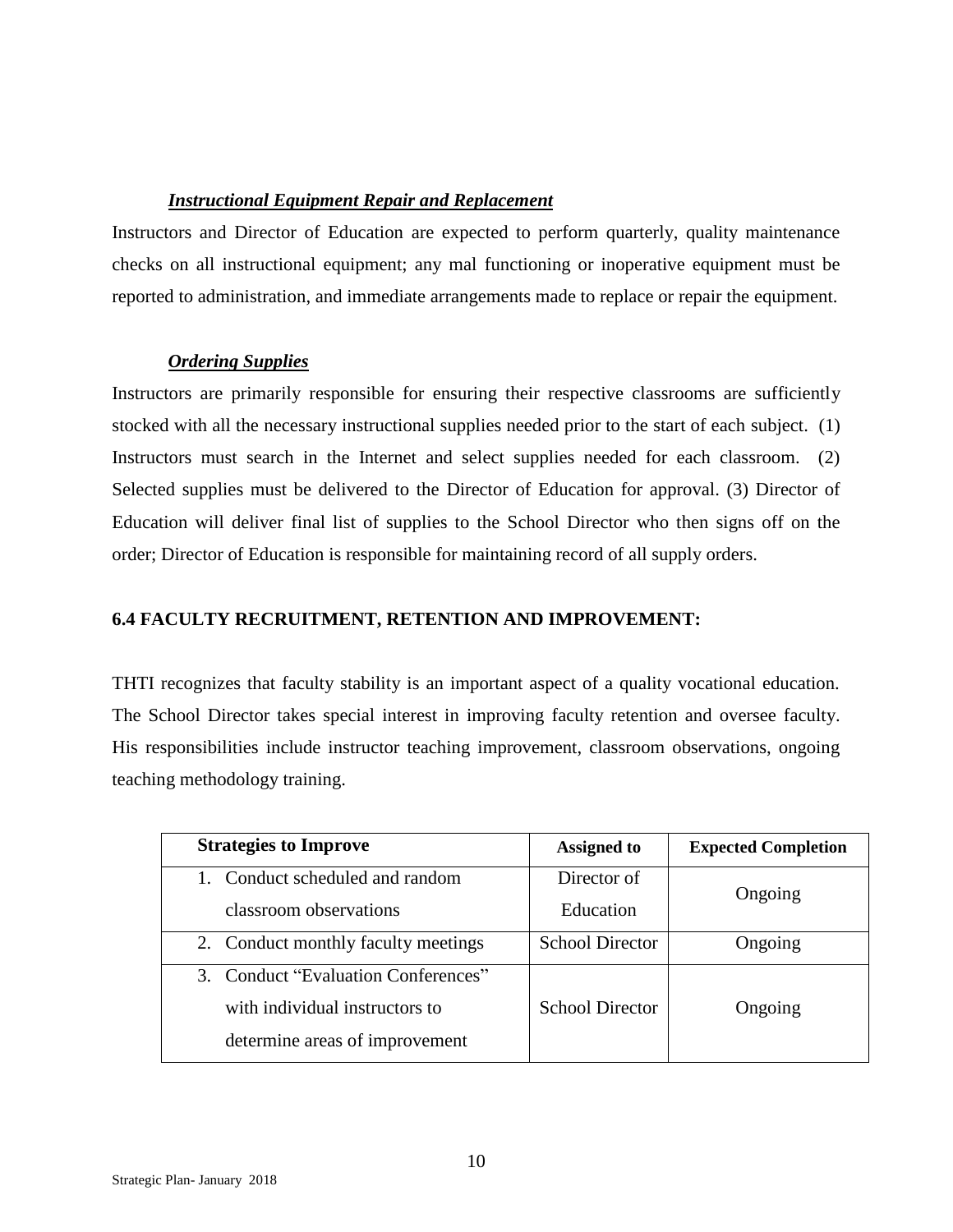#### **6.5 FACULTY COMMENTS:**

Director of Education of Texas Healthtech institute is encouraged to provide input regarding the educational needs of individual programs. Formally, faculty meet quarterly to discuss areas needed for improvement. These meetings include discussions and recommendations made by the faculty and recommendations collected from THTI's Advisory Board meetings. Meeting is conducted by Program Instructors or facilitated by the Director of Education. Once these meetings are conducted, minutes are recorded and documented for reviewed by the School Director. The School Director, along with the Director of Education, then formulates a strategy to address the issues raised by the faculty member(s).

|    |                                                        | <b>Person</b>      | Time to be |
|----|--------------------------------------------------------|--------------------|------------|
|    | <b>Strategies to Improve</b>                           | <b>Responsible</b> | completed  |
|    | 1. Develop a student "Academic Ethics and Honesty"     | Director of        |            |
|    | Policy form to address improvement of student          |                    | To start   |
|    | ethics.                                                | Education          |            |
| 2. | Implement an E-library orientation for all students at | Instructor         | Ongoing    |
|    | beginning of each subject                              |                    |            |

#### **6.6 ADVISORY BOARD MEMBER COMMENTS:**

THTI has an Advisory Board comprised of members representing industry experts, employers, and institute administration. The Advisory Board meets at least two times in a year, assess Institute's operations and provide recommendations for future improvements. Some of the recommendations are listed below:

- Students should have more practice of skills in class prior to externship/clinical (longer programs).
- Develop student's "soft skills" such as work ethics, confidence, interview skills, and etc.
- Maintain up-to-date class materials in classroom.
- Encourage students to use better study habits.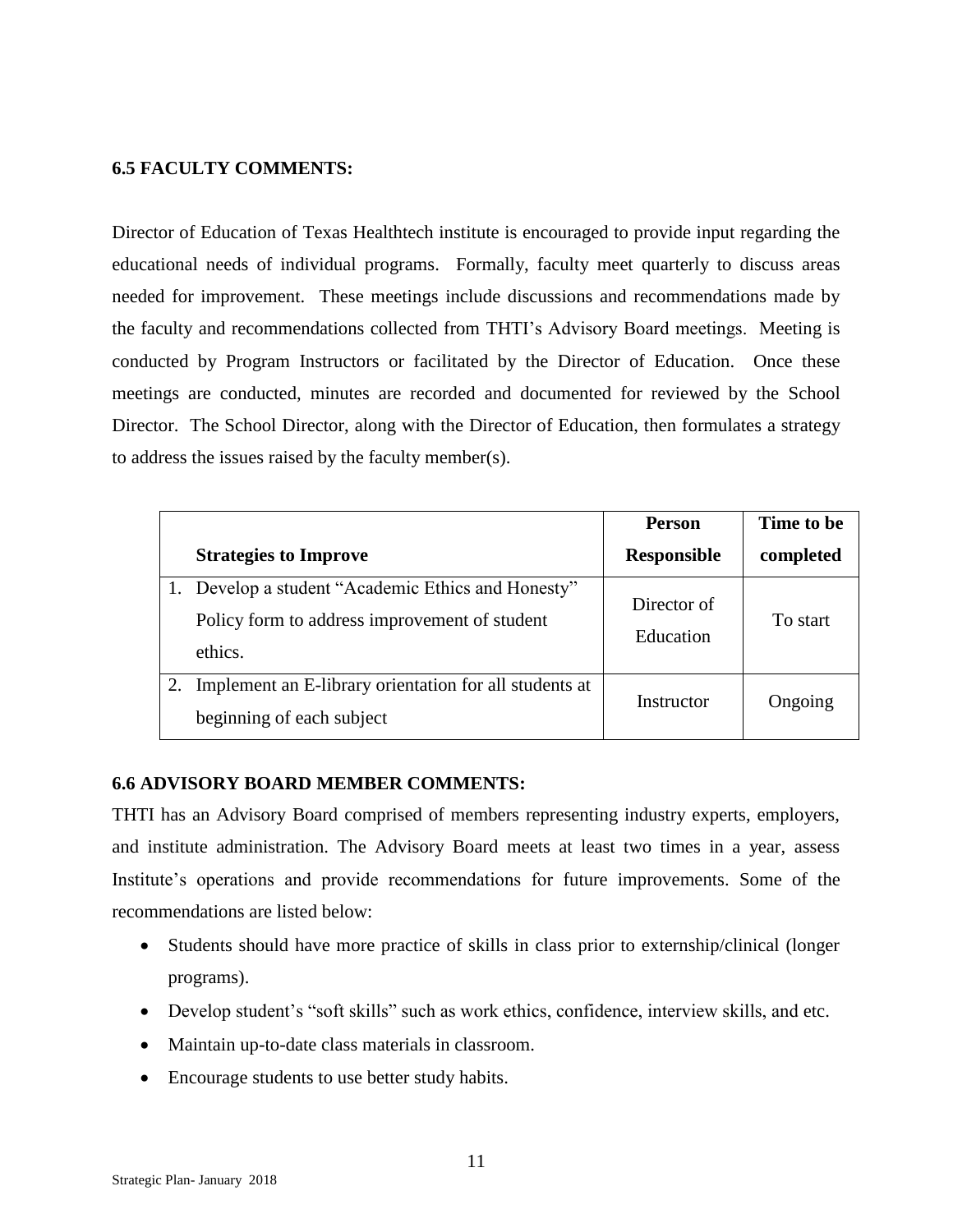- Develop skills in each program to include an "entire process" array of skills.
- Include up-to-date software to compliment the curriculum.
- Look into sending externship students to a variety of practices during externships

|    |                                                            | <b>Person</b>          | Time<br>to               |
|----|------------------------------------------------------------|------------------------|--------------------------|
|    | <b>Strategies to Improve</b>                               | <b>Responsible</b>     | complete                 |
|    | 1. Collect list of Faculty "Wish Lists" for new resource   | Director<br>of         | Twice                    |
|    | and laboratory materials                                   | Education              | Annually                 |
|    | 2. Facilitate annual faculty department meetings to review | Director<br>of         | Annually                 |
|    | syllabi and lesson plans                                   | Education              |                          |
| 3. | Conduct review of available clinical and externship        | <b>School Director</b> | 2 <sup>nd</sup><br>& 4th |
|    | sites at least twice a year                                |                        | <b>Quarters</b>          |

# **6.7 STUDENT COMMENTS:**

Student comments are obtained through various avenues: random surveys and documented student complaints. These Comments are analyzed quarterly by the Director of Education. Once this analysis is completed the School Director formulates a plan of action to address the issues raised by the student.

|                                                                                                                                                                                                                | <b>Person</b>            | Time to be |
|----------------------------------------------------------------------------------------------------------------------------------------------------------------------------------------------------------------|--------------------------|------------|
| <b>Strategies to Improve</b>                                                                                                                                                                                   | <b>Responsible</b>       | completed  |
| 1. Provide on-going training to School Representatives<br>through monthly meetings to review admissions<br>policy and procedures.                                                                              | Director of<br>Marketing | Ongoing    |
| 2. Provide management training for key personnel.<br>Increase student access to Administrative personnel<br>through use of student inquiry forms and setting<br>appointment to meet with school administrators | Office<br>Manager        | To start   |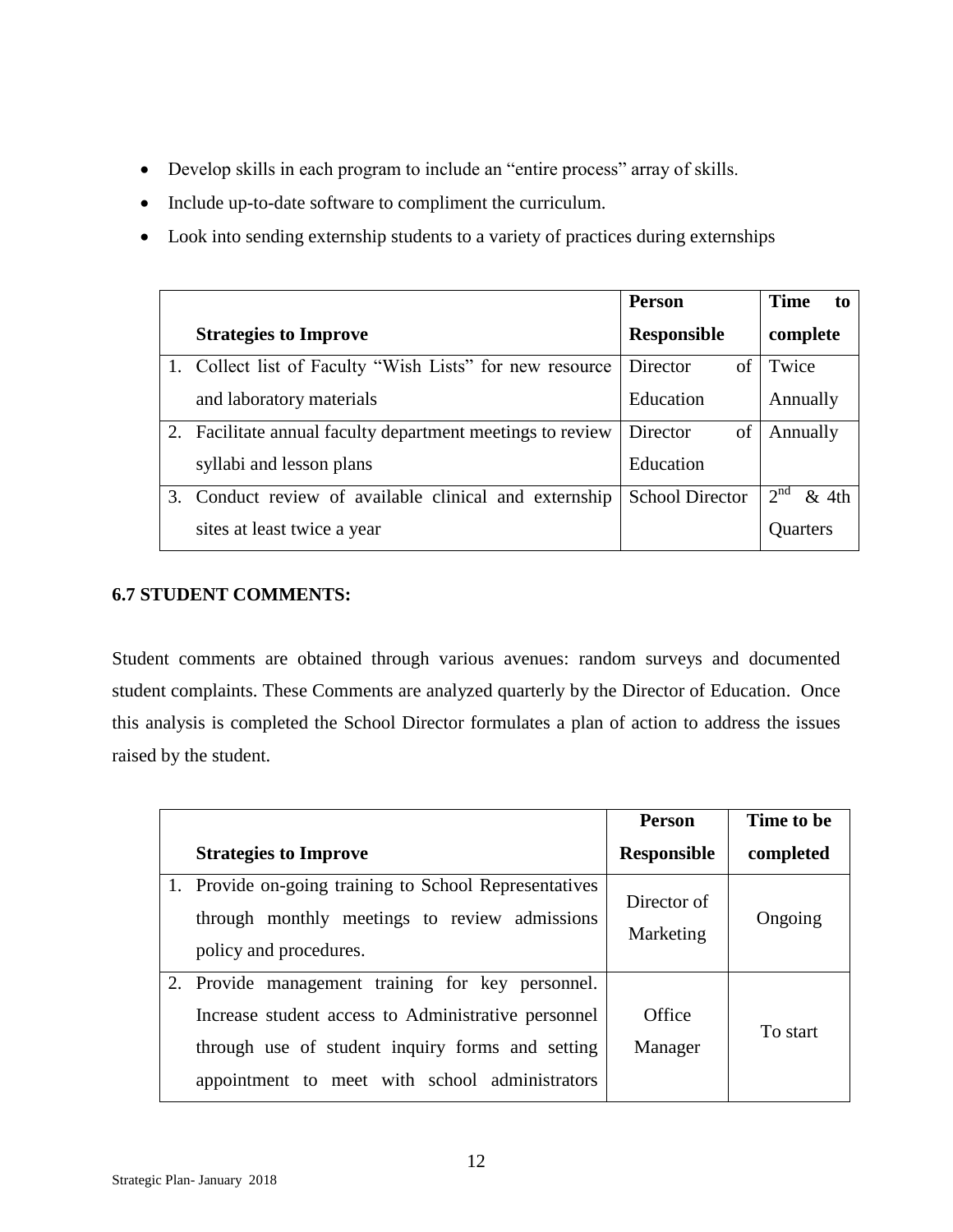| directly at anytime.                                          |           |         |
|---------------------------------------------------------------|-----------|---------|
| 3. Conduct monthly audits regarding equipment and Director of |           |         |
| supply needs.                                                 | Education | Ongoing |

#### **6.8 BUSINESS OFFICE:**

The Office Manager is responsible for overseeing the day to day operations of the business office. It is the responsibility of the Office Manager to ensure that the activities performed by the Office Staff are in agreement with the mission and objectives of the Institute. This requires regular evaluation of office activities.

|                                   |                                                      | Person             | <b>Time to</b> |  |
|-----------------------------------|------------------------------------------------------|--------------------|----------------|--|
| <b>Strategies for Improvement</b> |                                                      | <b>Responsible</b> | Complete       |  |
|                                   | Continue weekly staff meetings to ensure that issues | Office             |                |  |
|                                   | such as students concerns are resolved quickly       | Manager            | Ongoing        |  |
| 2.                                | More frequent performance evaluation to assess       | School             |                |  |
|                                   | employee efficiency of work.                         | Director           | Ongoing        |  |
| 3.                                | Requirement of ongoing in-service training<br>and    | Office             |                |  |
|                                   | professional development of Business Office Staff.   | Manager            | Ongoing        |  |

# **7.0 Strategy for Business Scope Expansion:**

Texas Healthtech Institute will actively plan to increase the number of Certificate and Associate Degree programs in healthcare sector during 2019-2023 period. As we are in the accreditation process with COE no new program could be introduced at this stage. The Institute hopes to secure the full accreditation in2018 and at the same time apply for Financial Aid eligibility. With national recognition through COE accreditation, the Institute expects substantial increase in student numbers and additional cash flow.

The Institute is working towards the following targets: